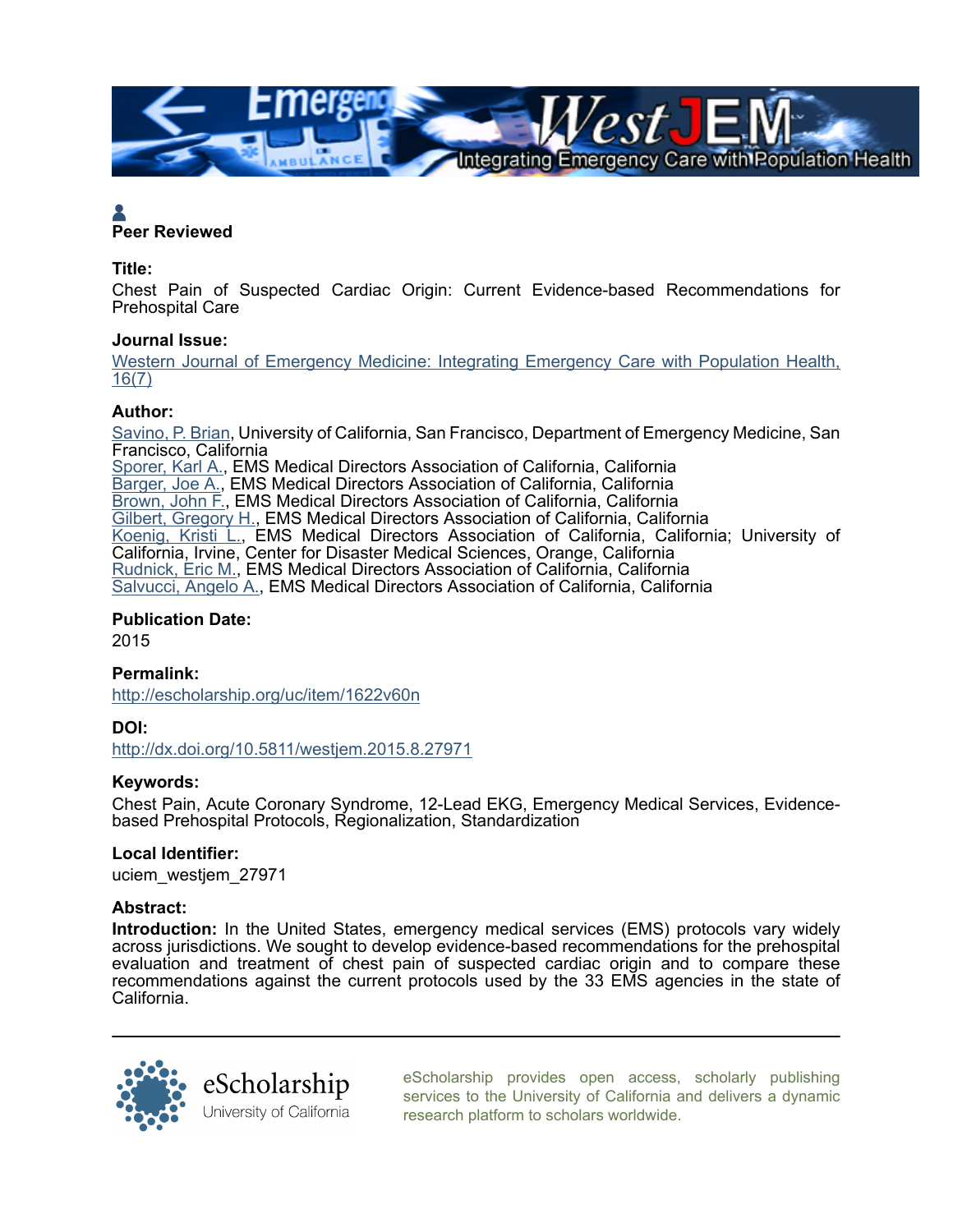Methods: We performed a literature review of the current evidence in the prehospital treatment of chest pain and augmented this review with guidelines from various national and international societies to create our evidence-based recommendations. We then compared the chest pain protocols of each of the 33 EMS agencies for consistency with these recommendations. The specific protocol components that we analyzed were use of supplemental oxygen, aspirin, nitrates, opiates, 12-lead electrocardiogram (ECG), ST segment elevation myocardial infarction (STEMI) regionalization systems, prehospital fibrinolysis and β-blockers.

Results: The protocols varied widely in terms of medication and dosing choices, as well as listed contraindications to treatments. Every agency uses oxygen with 54% recommending titrated dosing. All agencies use aspirin (64% recommending 325mg, 24% recommending 162mg and 15% recommending either), as well as nitroglycerin and opiates (58% choosing morphine). Prehospital 12-Lead ECGs are used in 97% of agencies, and all but one agency has some form of regionalized care for their STEMI patients. No agency is currently employing prehospital fibrinolysis or β-blocker use.

Conclusion: Protocols for chest pain of suspected cardiac origin vary widely across California. The evidence-based recommendations that we present for the prehospital diagnosis and treatment of this condition may be useful for EMS medical directors tasked with creating and revising these protocols.

#### Supporting material:

Evidentiary Tables

#### Copyright Information:



Copyright 2015 by the article author(s). This work is made available under the terms of the Creative Commons Attribution[4.0 none 4.0 4.0 license, http://creativecommons.org/licenses/by/4.0 none](http://creativecommons.org/licenses/by/4.0 none 4.0 4.0/) [4.0 4.0/](http://creativecommons.org/licenses/by/4.0 none 4.0 4.0/)



[eScholarship provides open access, scholarly publishing](http://escholarship.org) [services to the University of California and delivers a dynamic](http://escholarship.org) [research platform to scholars worldwide.](http://escholarship.org)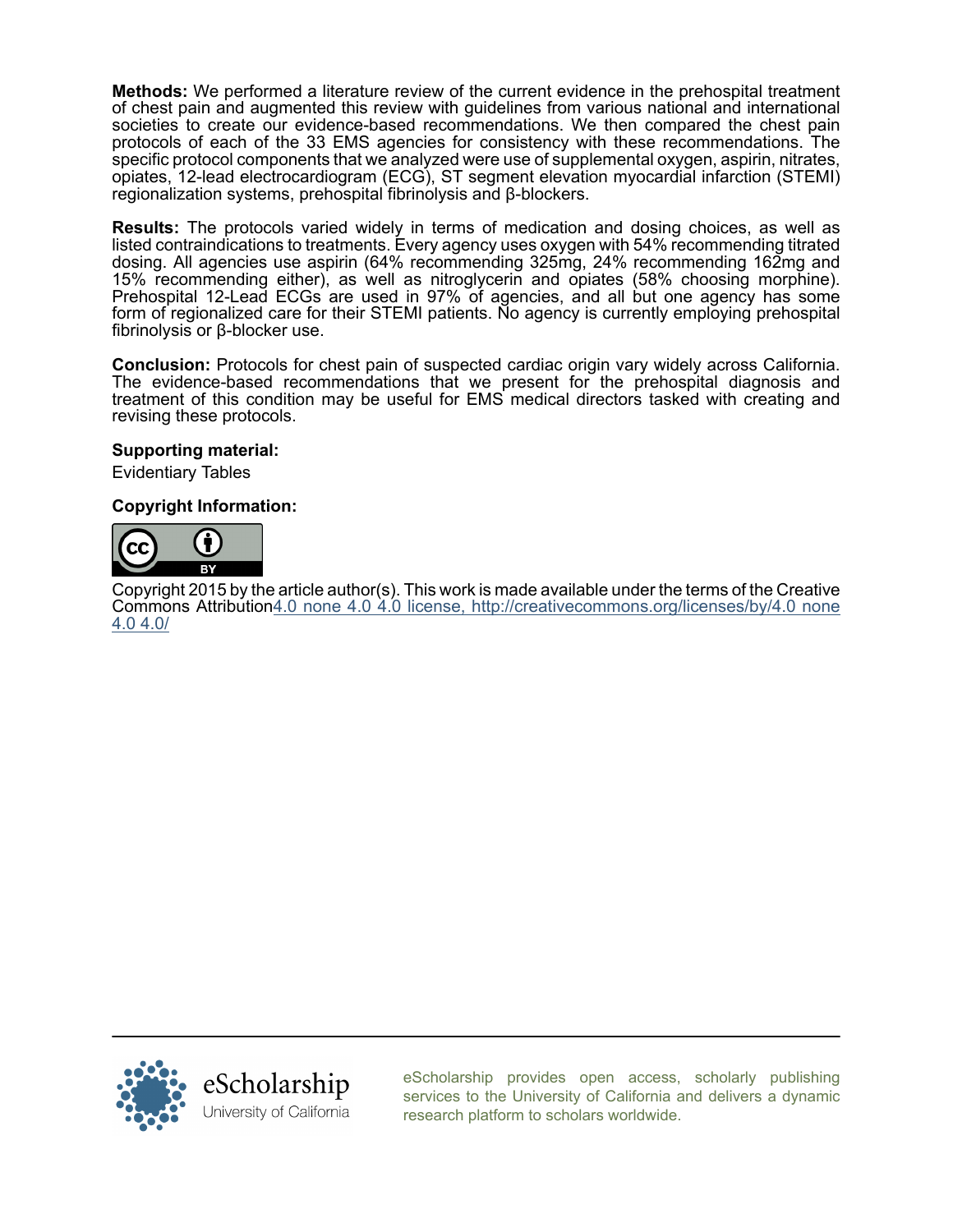## **Chest Pain of Suspected Cardiac Origin: Current Evidencebased Recommendations for Prehospital Care**

**P. Brian Savino, MD\* Karl A. Sporer, MD**† **Joe A. Barger, MD**† **John F. Brown, MD, MPA**† **Gregory H. Gilbert, MD**† **Kristi L. Koenig, MD**†**‡ Eric M. Rudnick, MD**† **Angelo A. Salvucci, MD**†

University of California, San Francisco, Department of Emergency Medicine, San \* Francisco, California EMS Medical Directors Association of California, California † University of California, Irvine, Center for Disaster Medical Sciences, Orange, **‡** California

*Section Editor:* Shira Schlesinger, MD, MPH Submission history: Submitted June 30, 2015; Revision received August 25, 2015; Accepted August 30, 2015 Electronically published December 11, 2015 Full text available through open access at http://escholarship.org/uc/uciem\_westjem DOI: 10.5811/westjem.2015.8.27971

**Introduction:** In the United States, emergency medical services (EMS) protocols vary widely across jurisdictions. We sought to develop evidence-based recommendations for the prehospital evaluation and treatment of chest pain of suspected cardiac origin and to compare these recommendations against the current protocols used by the 33 EMS agencies in the state of California.

**Methods:** We performed a literature review of the current evidence in the prehospital treatment of chest pain and augmented this review with guidelines from various national and international societies to create our evidence-based recommendations. We then compared the chest pain protocols of each of the 33 EMS agencies for consistency with these recommendations. The specific protocol components that we analyzed were use of supplemental oxygen, aspirin, nitrates, opiates, 12-lead electrocardiogram (ECG), ST segment elevation myocardial infarction (STEMI) regionalization systems, prehospital fibrinolysis and β-blockers.

**Results:** The protocols varied widely in terms of medication and dosing choices, as well as listed contraindications to treatments. Every agency uses oxygen with 54% recommending titrated dosing. All agencies use aspirin (64% recommending 325mg, 24% recommending 162mg and 15% recommending either), as well as nitroglycerin and opiates (58% choosing morphine). Prehospital 12- Lead ECGs are used in 97% of agencies, and all but one agency has some form of regionalized care for their STEMI patients. No agency is currently employing prehospital fibrinolysis or β-blocker use.

**Conclusion:** Protocols for chest pain of suspected cardiac origin vary widely across California. The evidence-based recommendations that we present for the prehospital diagnosis and treatment of this condition may be useful for EMS medical directors tasked with creating and revising these protocols. [West J Emerg Med. 2015;16(7):983-995.]

#### **INTRODUCTION**

The care provided by emergency medical services (EMS) varies widely in the United States. The Institute of Medicine report, "EMS at the Crossroads," notes that an area of improvement for EMS is the need for more uniform quality

care and the need to develop measures for EMS quality.<sup>1</sup> A major area of EMS quality that is difficult to measure is the prehospital protocols that EMS personnel follow while taking care of patients. These protocols vary widely between jurisdictions. In the state of California, EMS care is divided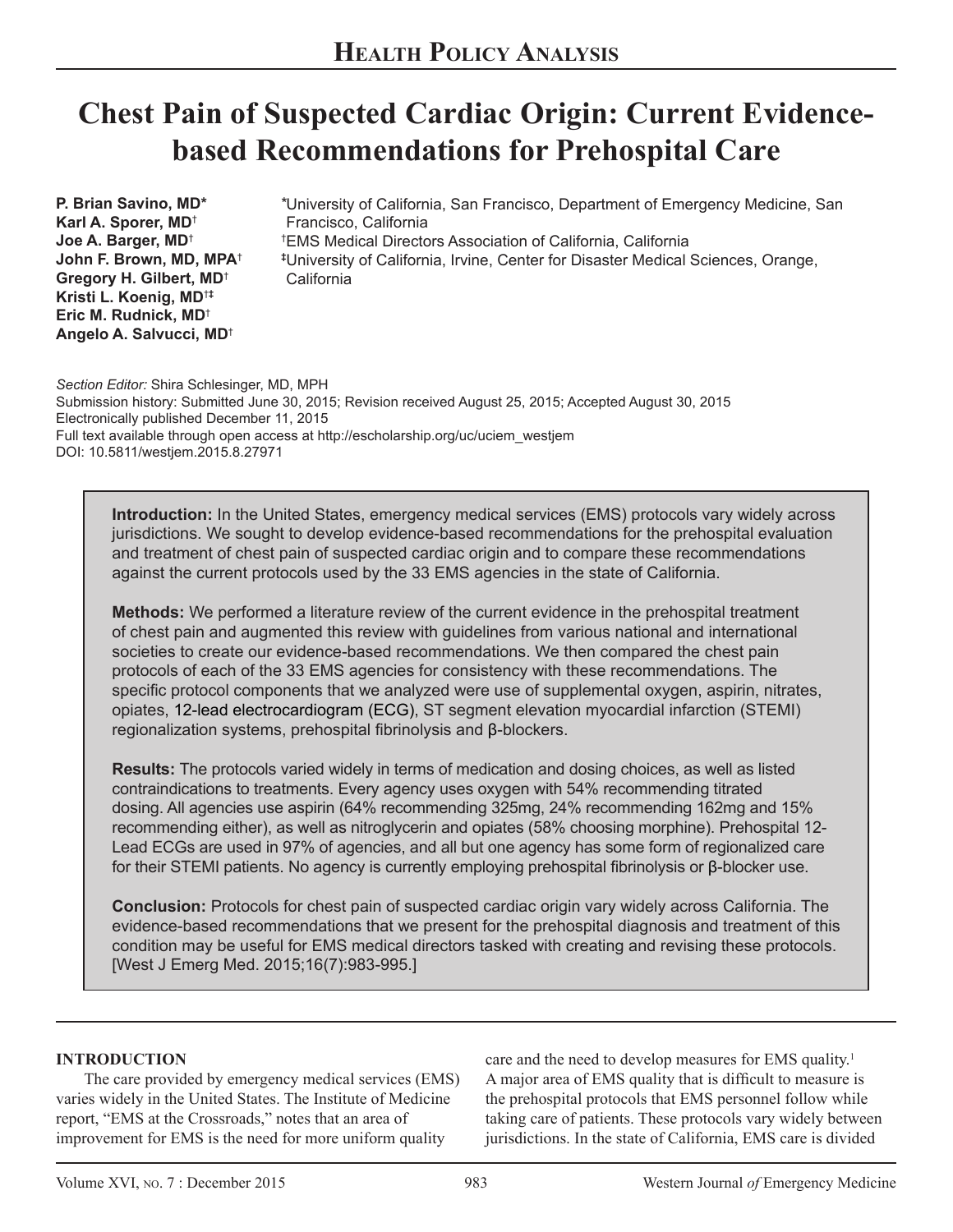into 33 separate local EMS agencies (LEMSAs). These government agencies are a countywide or region-wide system of first responders and ambulance transporters that operate under one set of medical control policies.

The EMS Medical Directors Association of California (EMDAC) is a professional organization whose members include the directors of these agencies along with other interested EMS medical directors. The function of EMDAC is to provide support and guidance to the various agencies as well as to make recommendations to the California EMS Authority about policy, legislation and scope of practice issues. In an effort to improve the quality of EMS care in our state, EMDAC has endeavored to create evidence-based recommendations for EMS protocols. These recommendations are intended to assist medical directors of the various LEMSAs in developing protocols that are of high quality and evidence based. We hope to provide a summary of the evidence for the prehospital treatment of chest pain of suspected cardiac origin and to measure the consistency of current California protocols.

#### **METHODS**

A subcommittee of EMDAC endeavored to create a narrative review of the existing evidence for prehospital treatment of chest pain. The subcommittee chose by consensus the elements that should be included in any protocol for chest pain of suspected cardiac origin.

Clinical questions regarding these interventions were developed in the population, intervention, control group and outcome format. Our population was those patients in the prehospital setting with chest pain of suspected cardiac origin. The intervention varied by clinical question. The control group consisted of patients who were not receiving the specific intervention, and outcomes were defined by resolution of electrocardiographic (12-lead ECG) findings, chest pain resolution, infarct size and mortality. The outcomes varied considerably depending on the individual study design. These commonly included cardiac events, rate of myocardial infarction (MI), arrhythmias, shock, death, length of stay, infarct size, need for percutaneous intervention (PCI) and/or ejection fraction.

We relied heavily on recommendations made by various organizations that have performed systematic reviews and meta-analyses regarding these treatment interventions including the American Heart Association (AHA), the Cochrane Group and the International Liaison Committee on Resuscitation (ILCOR). We supplemented the recommendations from these organizations with additional literature searches through PubMed for each specific question.

The process used for assigning levels of evidence (LOE) and grading our recommendations was taken from the American College of Emergency Physicians (ACEP) process of creating their clinical policies with slight modification to

better fit our objectives. A committee of EMDAC reviewed studies and assigned LOE based on the study design, including features such as data collection methods, randomization, blinding, outcome measures and generalizability.<sup>2</sup> A brief summary of the reviewed studies is available in an electronic appendix. LOE I consisted of randomized, controlled trials, prospective cohort studies, meta-analysis of randomized trials or prospective studies, or clinical guidelines/comprehensive review. LOE II consisted of nonrandomized trials and retrospective studies. LOE III consisted of case series, case reports, and expert consensus. After assigning LOE to the studies, these were translated to clinical grades of our recommendations using the following standards:

#### **Level A recommendations**

Prehospital recommendations with a strong degree of certainty based on one or more LOE I studies or multiple LOE II studies.

#### **Level B recommendations**

Prehospital recommendations with a moderate degree of certainty based on one or more LOE II studies or multiple LOE III studies.

#### **Level C recommendations**

Prehospital recommendations that are based on only poor quality or minimal LOE III studies or based on consensus.

#### **No recommendation**

No recommendation will be given in those cases where only preliminary data or no published evidence exists and we have no expert consensus. We may also withhold recommendation when studies, no matter their LOE, currently show conflicting data.

After answering the clinical question and providing recommendations for diagnostic and treatment interventions, each current chest pain protocol for the 33 agencies were reviewed for consistency with the recommendations. The clinical protocols were reviewed during the month of July 2015. Institutional review board approval was deemed to not be necessary for this review of publicly available research and clinical protocols.

#### **Supplemental Oxygen** *Clinical Question*

Does the prehospital administration of oxygen to patients with chest pain and normal oxygen saturations improve outcomes in cases of suspected acute coronary syndrome (ACS)?

#### *Summary of Current Evidence*

There have been few randomized controlled studies that have attempted to answer this question. A study in 1976 by Rawles et al. randomized patients to oxygen or air and found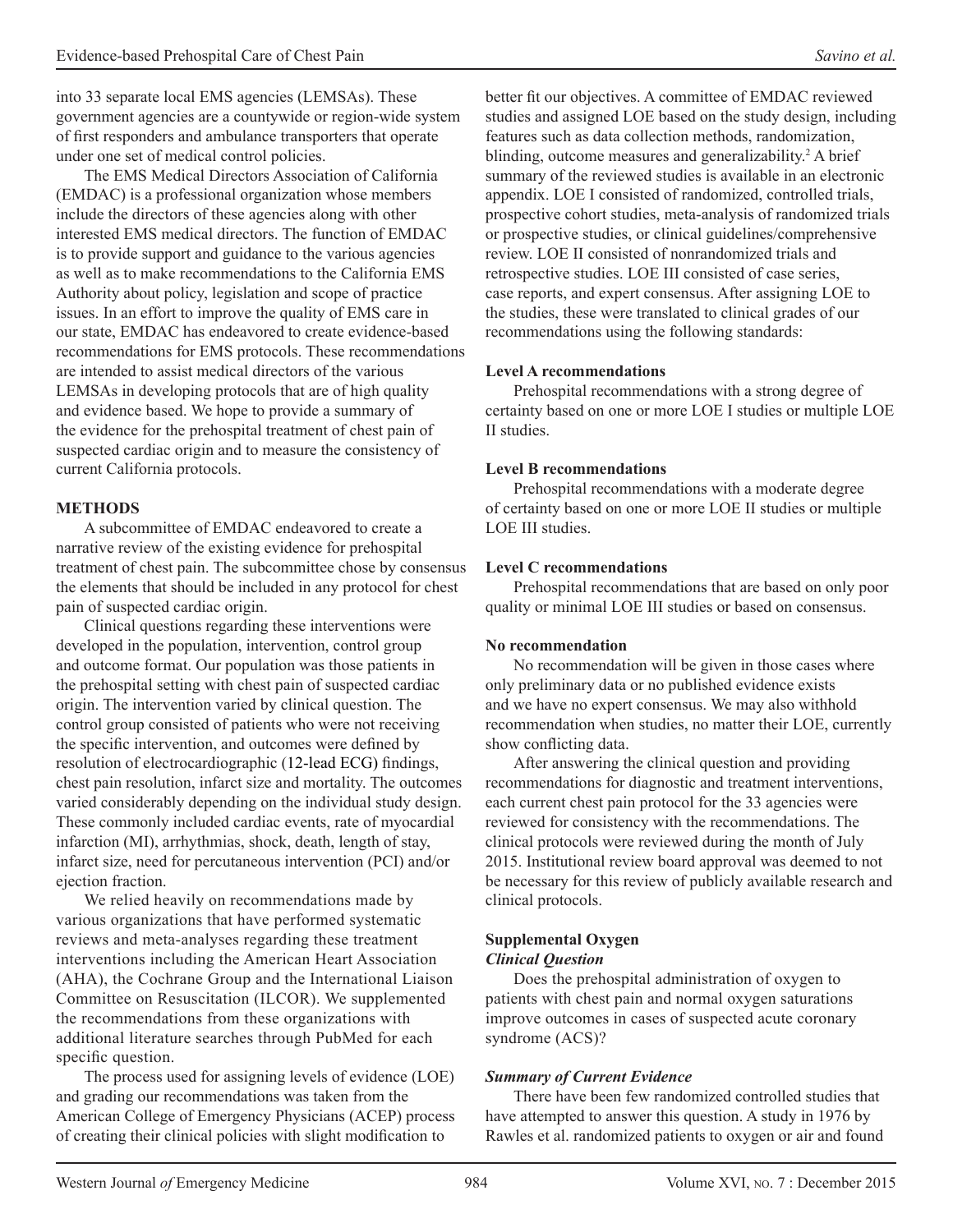more deaths in the oxygen group, although not clinically significant.<sup>3</sup> A more recent trial addressing this question was in 2012 by Ranchord et al. showing no difference in mortality between a titrated oxygen group and a high-flow oxygen group, but with a very small sample size.<sup>4</sup> The ILCOR ACS guidelines in 2010 do not find sufficient evidence to support the use of oxygen in suspected ACS, but do not find evidence of harm.<sup>5</sup> A meta-analysis by Cochrane review (updated in 2013) showed no evidence of benefit and, in fact, showed possible harm with routine oxygen administration in suspected ACS, but noted that the analysis lacked the power to substantiate or refute the use of oxygen in these cases.<sup>6</sup> A recent multicenter, prospective, randomized, controlled trial compared prehospital oxygen (8L/min) with no supplemental oxygen in patients with ST segment myocardial infarction (STEMI) and oxygen saturation of 94% or greater.7 The authors demonstrated that supplemental oxygen in this group increased early myocardial injury and was associated with larger myocardial infarct size and a higher rate of reinfarction. The DETO2X-AMI trial is ongoing and will examine this question among patients with suspected ACS and should be adequately powered to address this question.<sup>8</sup>

#### *Current Prehospital Treatment Recommendation*

There is no evidence that the routine use of oxygen to patients with normal oxygen saturations provides any benefit, but may cause harm.

#### *Level A Recommendation*

We recommend against routine oxygen supplementation in normoxic patients (oxygen saturation of 94% or greater) with suspected ACS.<sup>9</sup> We recommend using supplemental oxygen for those patients with suspected ACS and signs of heart failure or shock<sup>9</sup>

#### *Level B Recommendation* None given.

*Level C Recommendation*

Oxygen saturations should be titrated between 94%- 98% (consensus).

## **Aspirin**

## *Clinical Question*

Does the prehospital administration of aspirin to patients with suspected ACS improve outcomes with an acceptable rate of adverse events?

## *Summary of Current Evidence*

There is high-quality evidence demonstrating benefit of aspirin administration (162.5mg) in improving mortality among patients with an acute myocardial infarction (MI).<sup>5-11</sup> This reduction in long-term mortality is greatest when the aspirin is

administered early.<sup>12,13</sup>

## *Current Prehospital Treatment Recommendation*

## *Level A Recommendation*

We recommend the administration of aspirin to adults with chest pain due to suspected ACS. In making this recommendation, we place a higher value on the benefits of aspirin (decreased mortality and decreased complications of MI), which outweigh the risks of adverse effects (gastrointestinal bleeding). Aspirin is contraindicated in the setting of known aspirin allergy.

#### *Level B Recommendation* None given.

*Level C Recommendation* None given.

## **Nitrates**

## *Clinical Question*

Does the administration of nitroglycerin in the prehospital setting to patients with suspected ACS improve outcomes when compared to not using nitrates?

#### *Summary of Current Evidence*

There have been no trials to specifically evaluate the usefulness of nitrates in the field or in the emergency department (ED) among patients with chest pain of suspected ACS.<sup>5</sup> A reduction in infarct size (using creatinine kinase) as a surrogate measure) was noted in those treated within three hours of symptoms in three studies of intensive care unit patients.14-16 There have been two trials showing that combined treatment with nitroglycerin and fibrinolytics may have a detrimental effect on reperfusion.<sup>17,18</sup> There is currently not enough evidence to suggest clinical benefit or harm of nitroglycerin use in the prehospital setting.

## *Current Prehospital Treatment Recommendation*

*Level A Recommendation* None given.

*Level B Recommendation* None given.

## *Level C Recommendation*

If nitroglycerin is used, then the following contraindications should be part of the protocol (expert consensus):

- Contraindications with hypotension, defined as a systolic blood pressure less than 90mmHg, by expert consensus.
- • Contraindications with suspected right side/inferior infarct.
- Contraindication with the recent use of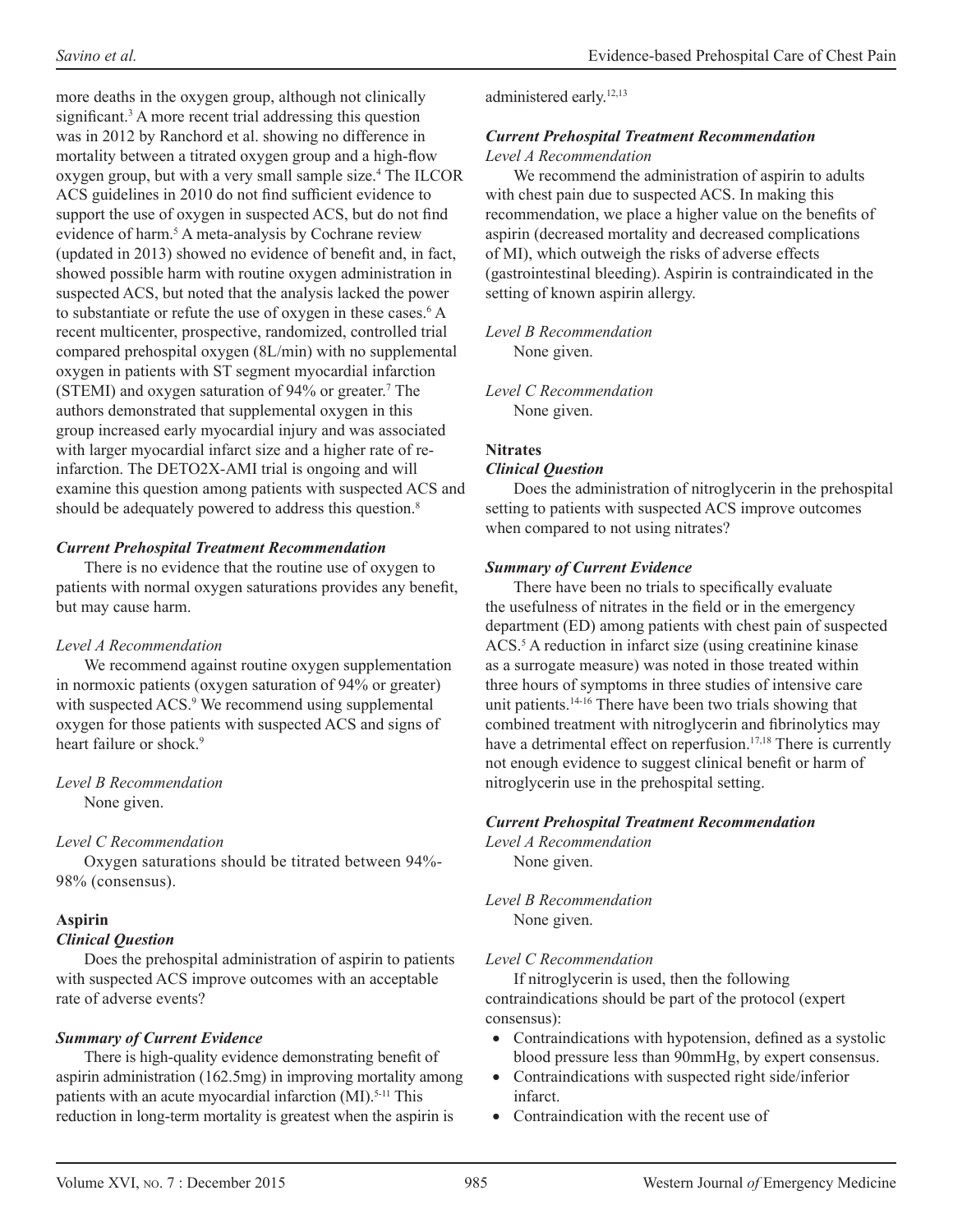phosphodiesterase-5 inhibitors for erectile dysfunction or pulmonary hypertension.

#### *No recommendation*

Although it is reasonable to consider the early administration of nitroglycerin in selected patients without contraindications, insufficient evidence exists to support or refute the routine administration of nitroglycerin in the ED or prehospital setting in patients with suspected ACS.5

#### **Opiates**

#### *Clinical Question*

Does the administration of opiates to patients with suspected ACS improve outcomes when compared to not using opiates?

#### *Summary of Current Evidence*

Clear benefit to opiate administration is unclear. There is a single study that suggested mortality and rates of infarction are more prevalent in patients who receive morphine with Non STEMI.<sup>5,19</sup> No studies have been done with fentanyl among patients with chest pain of suspected cardiac etiology.

#### *Current Prehospital Treatment Recommendation*

*Level A Recommendation* None given.

*Level B Recommendation* None given.

#### *Level C Recommendation*

If opiates are used, they should be administered intravenously and titrated to pain relief (consensus). Contraindications with hypotension, defined as a systolic blood pressure less than 90mmHg.

#### *No Recommendation*

Although it is reasonable to consider the early administration of opiates in selected patients without contraindications, insufficient evidence exists to support or refute its routine administration in the ED or prehospital setting in patients with chest pain of suspected ACS. There is only one poor quality study that demonstrated harm.

#### **12-lead ECG** *Clinical Question*

Does the prehospital use of a 12-lead ECG increase the diagnostic sensitivity and specificity of STEMI among patients with chest pain of suspected ACS when compared to not using a prehospital 12-lead ECG?5

#### *Summary of Current Evidence*

Several studies have demonstrated that prehospital 12 lead ECGs can improve the recognition of STEMI with

reasonable sensitivity and specificity.20-26 Repeat prehospital or ED 12-lead ECGs may be helpful.<sup>21,27</sup> The timely notification of the STEMI center is helpful in reducing door-to-intervention times.<sup>28</sup> The research on computerinterpreted electrocardiography has been mixed but seems to be generally accurate and had a greater influence on nonexpert performance.5,29 There has been limited research in the effectiveness of transmission of the 12-lead ECG.<sup>30</sup>

#### *Current Prehospital Treatment Recommendation Level A Recommendation*

In patients with suspected ACS, a 12-lead ECG should be acquired and interpreted by prehospital or emergency providers as soon as possible after first patient contact. The interpretation should be used in conjunction with the clinical signs and presentation for diagnosis and triage, including destination decisions.

#### *Level B Recommendation*

Repeated prehospital 12-lead ECGs may improve diagnostic accuracy of STEMI. Transmitted 12-lead ECGs may be useful in decreasing door-to-intervention times. The timely notification of the STEMI-receiving center is helpful in decreasing door-to-intervention times. Prehospital activation of the catheterization lab may also help to decrease door-to-intervention times. Computer interpretation of 12-lead ECGs may help to increase the specificity of the diagnosis, especially with less experienced paramedics.

*Level C Recommendation* None given.

#### **Regionalization of STEMI Care** *Clinical Question*

Does the regionalization of STEMI care lead to decreased door-to-intervention times and improved patient outcomes in prehospital patients with STEMI when compared to a nonregionalized program?

#### *Summary of Current Evidence*

It has been shown in multiple studies that primary PCI is the ideal method of reperfusion in patients presenting with STEMI.<sup>31</sup> Timely PCI leads to decreased morbidity and mortality in this patient population.32,33 Current AHA recommendations call for a first medical contact to intervention time of less than 90 minutes and additionally note that the EMS system can play a large role in decreasing not only D2B time, but "total ischemic time," as well.<sup>11,34,35</sup> The AHA also recognizes that PCI is not always available and in these cases thrombolytics may be required.<sup>11</sup> Regionalization of STEMI care does lead to decreased doorto-intervention times.<sup>36,37</sup> The evidence for improvements in mortality and other clinical outcomes among STEMI patients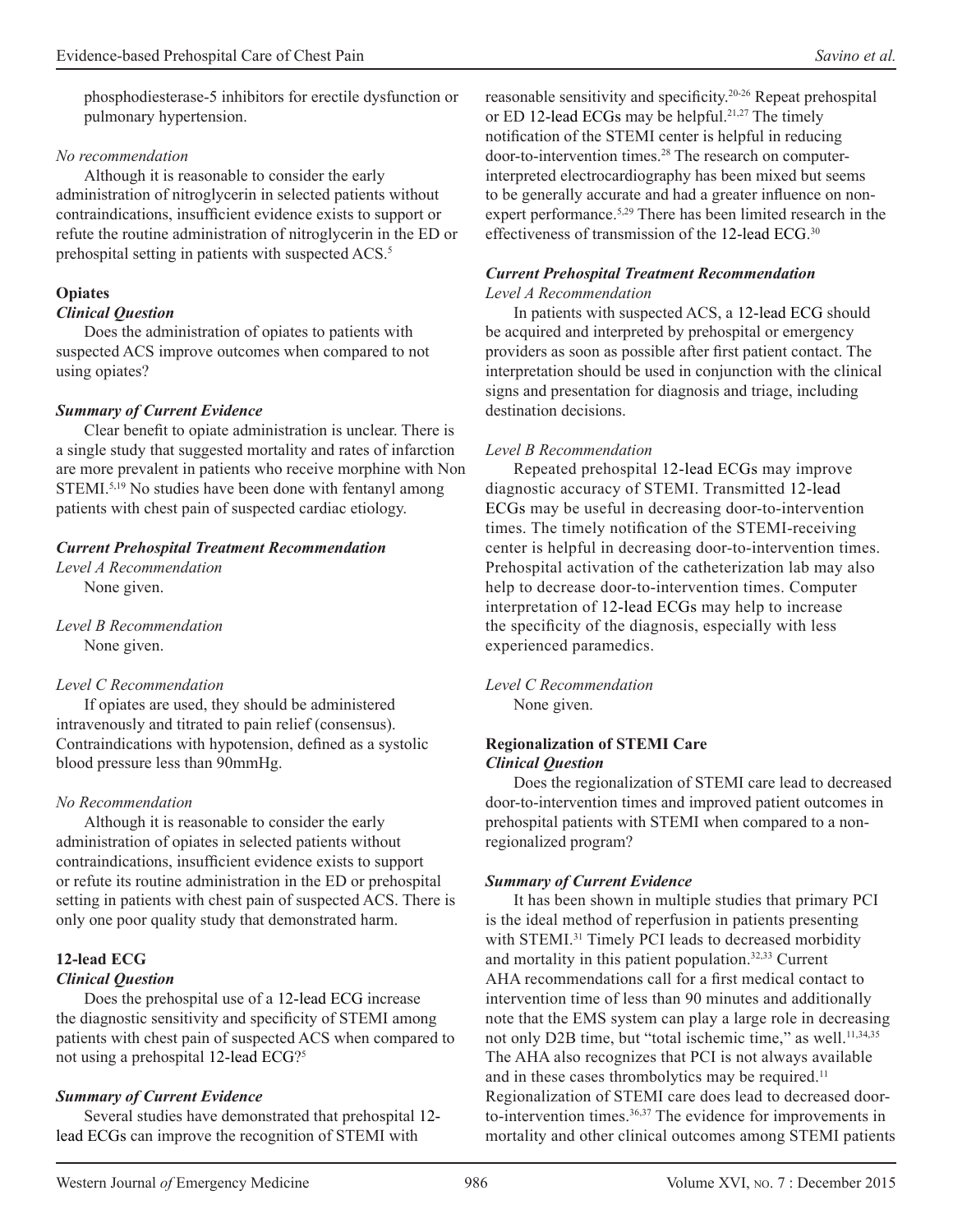are less well studied.

Rapid inter-facility transfers of patients with STEMI presenting to a non-PCI hospital can reduce time to treatment. STEMI systems should include an organized inter-facility transfer process that includes inter-hospital agreements and ambulance dispatch protocols designed to minimize transfer time.

#### *Current Prehospital Treatment Recommendation Level A Recommendation*

There is a large body of evidence suggesting that primary PCI is superior to thrombolytics.There is also evidence suggesting benefit of STEMI regionalization programs in decreasing door-to-intervention times. We recommend EMS systems employ a regionalization program for STEMI patients that provide direct transport to PCI capable centers. In cases where timely transport to a PCI center is not possible (>90min), transport to a facility that can provide thrombolytic therapy is reasonable.

*Level B Recommendation* None given.

*Level C Recommendation* None given.

### **Fibrinolytics**

#### *Clinical Question*

In patients with STEMI and a prolonged time to primary PCI, does the use of prehospital fibrinolytics improve outcomes?

#### *Summary of Current Evidence*

There is a significant body of high-quality evidence describing the benefit of fibrinolytic therapy given to patients with STEMI when it is anticipated that primary PCI cannot be performed within 120 minutes of first medical contact.<sup>10,11,38,39</sup> If prehospital fibrinolysis is chosen as the reperfusion strategy, there should be well-established protocols with a competency training program, performance improvement, and robust medical oversight. This is not currently in the scope of practice for paramedics in the state of California.

#### *Current Prehospital Treatment Recommendation*

*Level A Recommendation*

None given.

*Level B Recommendation* None given.

#### *Level C Recommendation*

For those patients with a STEMI, onset of ischemic symptoms within the previous 12 hours and primary PCI cannot be accomplished within 120 minutes of first medical contact, prehospital fibrinolytics can be considered. There

should be considerable oversight for any prehospital thrombolytic program. Because it is not in the current scope of practice for paramedics in California, this could only be done as a pilot study with approval from the EMS Authority.

#### β**-Blockers**

#### *Clinical Question*

Does the prehospital administration of a β-blocker to patients with an acute STEMI improve outcomes?

#### *Summary of Current Evidence*

Current recommendations by the AHA are that a β-blocker be administered in the first 24 hours after an acute MI.40 There is evidence to show that early β-blocker administration may improve infarct size and left ventricular ejection fraction.41 There has been one study comparing prehospital metoprolol administration to patients with STEMI to those receiving metoprolol 12 to 24 hours later. The prehospital patients, in this study, showed smaller infarct sizes and improved ejection fractions.<sup>42</sup>

#### *Current Prehospital Treatment Recommendation*

*Level A Recommendation* None given.

*Level B Recommendation* None given.

*Level C Recommendation* None given.

#### *No Recommendation*

While the prehospital administration of β-blockers does seem to show promise, there are insufficient studies at this time to make a prehospital treatment recommendation regarding their use in the field.

#### **RESULTS**

All 33 agencies protocols were identified and reviewed for consistency with the recommendations made by EMDAC for chest pain of suspected cardiac origin. Every agency has a protocol relating to the treatment of chest pain, though these protocols vary significantly in content and organization. Examples of suggested language for protocol development that the committee felt was most consistent with the recommendations were taken from the agency protocols.

#### **Supplemental Oxygen Administration**

Every agency has a component of oxygen administration in their protocol for chest pain. Routine use of oxygen, regardless of the patient's oxygen saturation is recommended in 39% of agencies, with 54% percent of agencies advising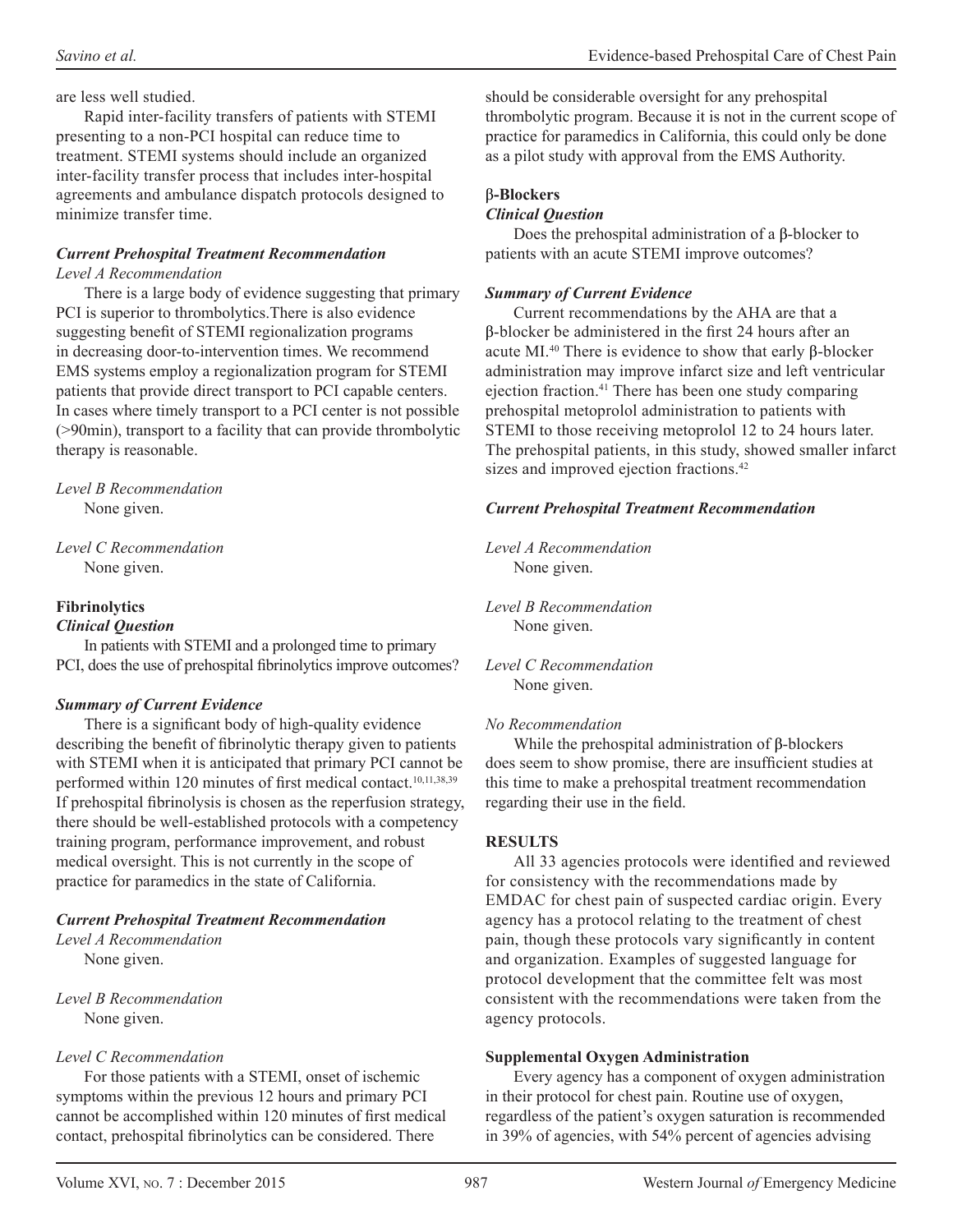#### **Table 1.** Oxygen use in patients with chest pain.

| <b>Table 1:</b> Oxygun doc in patients with chest pain.<br><b>LEMSA</b> | Routine use<br>regardless of SpO <sub>2</sub> % | Oxygen<br>titration | Titration<br>range | Advise against use<br>with normal SpO <sub>2</sub> % | Advise use in<br>shock or dyspnea |
|-------------------------------------------------------------------------|-------------------------------------------------|---------------------|--------------------|------------------------------------------------------|-----------------------------------|
| Alameda County                                                          | No                                              | Yes                 | 94-99%             | No                                                   | Yes                               |
| Central California                                                      | Yes                                             | <b>No</b>           | N/A                | <b>No</b>                                            | <b>Yes</b>                        |
| San Francisco                                                           | No                                              | Yes                 | 94-95%             | No                                                   | Yes                               |
| <b>Coastal Valleys</b>                                                  | No                                              | Yes                 | 94-98%             | No                                                   | Yes                               |
| Contra Costa County                                                     | No                                              | Yes                 | >94%               | No                                                   | Yes                               |
| El Dorado County                                                        | Yes                                             | No                  | N/A                | No                                                   | Yes                               |
| <b>Imperial County</b>                                                  | No                                              | Yes                 | 94%                | No                                                   | Yes                               |
| <b>Inland Counties</b>                                                  | <b>No</b>                                       | No                  | N/A                | No                                                   | Yes                               |
| Kern County                                                             | Yes                                             | No                  | N/A                | No                                                   | Yes                               |
| Los Angeles County                                                      | No                                              | Yes                 | 94-98%             | No                                                   | Yes                               |
| Marin County                                                            | <b>No</b>                                       | Yes                 | 94-99%             | <b>No</b>                                            | <b>Yes</b>                        |
| <b>Merced County</b>                                                    | Yes                                             | No                  | N/A                | No                                                   | Yes                               |
| Monterey County                                                         | No                                              | No                  | N/A                | No                                                   | Yes                               |
| Mountain Valley                                                         | Yes                                             | No                  | N/A                | No                                                   | Yes                               |
| Napa County                                                             | Yes                                             | Yes                 | >94%               | No                                                   | Yes                               |
| Northern California                                                     | Yes                                             | No                  | N/A                | No                                                   | Yes                               |
| North Coast                                                             | No                                              | Yes                 | >94%               | Yes                                                  | <b>Yes</b>                        |
| <b>Orange County</b>                                                    | No                                              | Yes                 | >94%               | No                                                   | Yes                               |
| <b>Riverside County</b>                                                 | No                                              | Yes                 | >94%               | No                                                   | Yes                               |
| Sacramento County                                                       | No                                              | Yes                 | 95%                | Yes                                                  | Yes                               |
| San Benito County                                                       | No                                              | Yes                 | 95%                | Yes                                                  | Yes                               |
| San Diego County                                                        | No                                              | No                  | N/A                | No                                                   | Yes                               |
| San Joaquin County                                                      | Yes                                             | No                  | N/A                | No                                                   | Yes                               |
| San Luis Obispo County                                                  | Yes                                             | No                  | N/A                | No                                                   | Yes                               |
| San Mateo County                                                        | Yes                                             | No                  | N/A                | No                                                   | Yes                               |
| Santa Barbara County                                                    | <b>No</b>                                       | Yes                 | 94%                | <b>No</b>                                            | <b>Yes</b>                        |
| Santa Clara County                                                      | Yes                                             | No                  | N/A                | No                                                   | Yes                               |
| Santa Cruz County                                                       | No                                              | Yes                 | 94-95%             | Yes                                                  | Yes                               |
| Sierra-Sacramento                                                       | Yes                                             | Yes                 | >94%               | No                                                   | Yes                               |
| Solano County                                                           | Yes                                             | No                  | N/A                | No                                                   | Yes                               |
| <b>Tuolumne County</b>                                                  | No                                              | No                  | N/A                | No                                                   | Yes                               |
| Ventura County                                                          | <b>No</b>                                       | Yes                 | 94%                | No                                                   | Yes                               |
| <b>Yolo County</b>                                                      | No                                              | Yes                 | 94-99              | No                                                   | Yes                               |

*LEMSA,* local emergency medical services angencies

a titrated dose to their providers (Table 1). Only four of the agencies had language specifically advising against the use of supplemental oxygen if the patient had normal oxygen saturation. All agencies advise the use of supplemental oxygen in cases of shock or respiratory distress, even if the patient has normal oxygen saturations.

#### **Aspirin Administration**

The use of aspirin for chest pain of suspected cardiac etiology is universal among our agencies (Table 2). There

is no consensus on the dose of aspirin to be used. Sixtyfour percent of agencies recommend a 324mg dose, 24% recommend a 162mg dose and 15% recommend either 162mg or 325mg dosing.

There is also great variability in what are considered contraindications to aspirin use. Aspirin allergy is specifically noted as a contraindication in 58% of agencies and recent gastrointestinal bleeding is noted in 30% of agencies. Two agencies noted peptic ulcer disease as a contraindication and one noted asthma, chest pain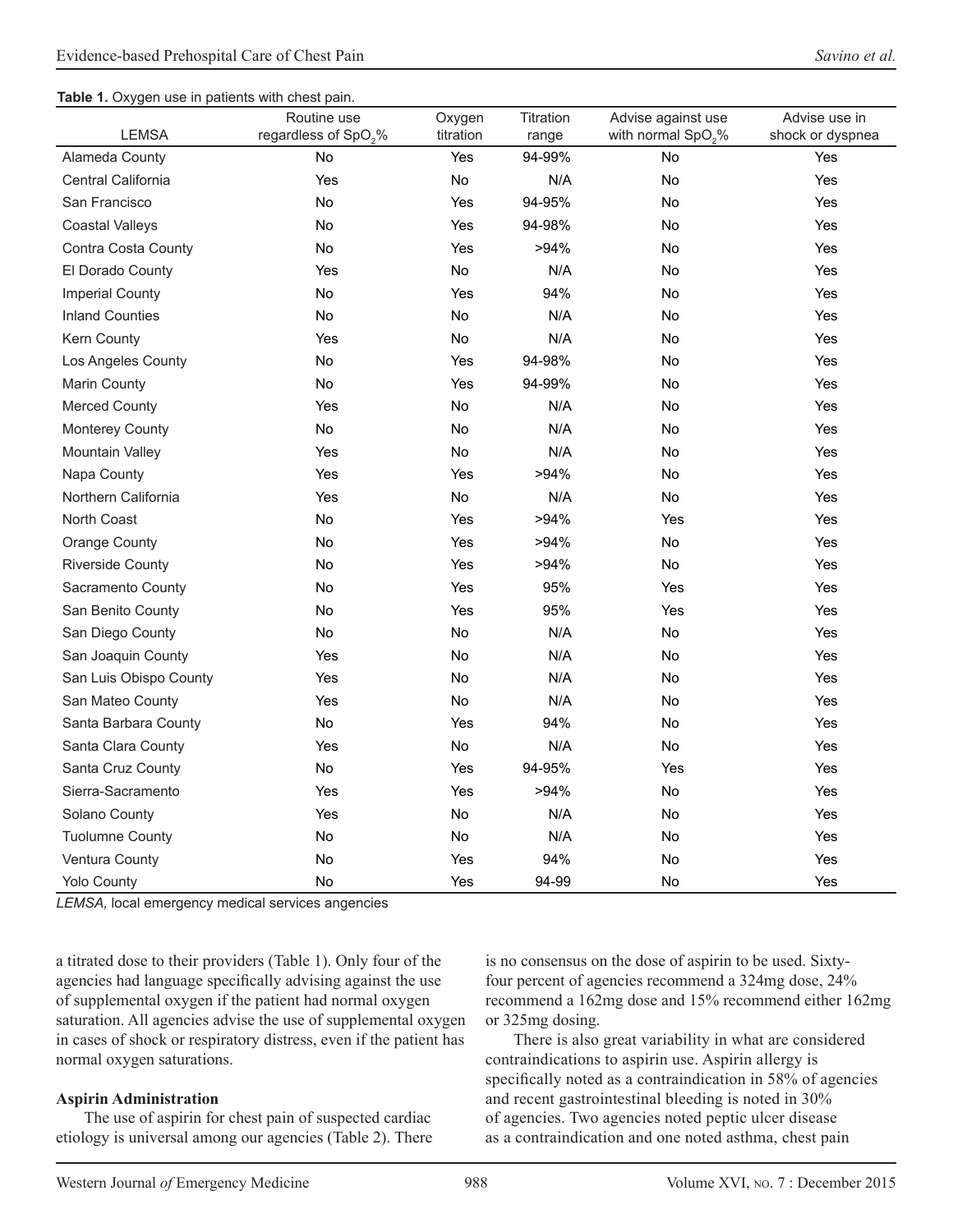**Table 2.** Aspirin use in patients with chest pain.

| <b>LEMSA</b>            | Used | Dose (mg) | Hold if allergy | Hold if recent GI bleed |
|-------------------------|------|-----------|-----------------|-------------------------|
| Alameda County          | Yes  | 162-324   | No              | No                      |
| Central California      | Yes  | 162       | Yes             | Yes                     |
| San Francisco           | Yes  | 324       | Yes             | Yes                     |
| <b>Coastal Valleys</b>  | Yes  | 324       | Yes             | Yes                     |
| Contra Costa County     | Yes  | 325       | Yes             | Yes                     |
| El Dorado County        | Yes  | 162       | Yes             | No                      |
| <b>Imperial County</b>  | Yes  | 162       | No              | No                      |
| <b>Inland Counties</b>  | Yes  | 324/325   | No              | No                      |
| Kern County             | Yes  | 325       | Yes             | Yes                     |
| Los Angeles County      | Yes  | 162-325   | Yes             | Yes                     |
| Marin County            | Yes  | 162-325   | No              | No                      |
| <b>Merced County</b>    | Yes  | 324       | Yes             | Yes                     |
| Monterey County         | Yes  | 162       | <b>No</b>       | No                      |
| Mountain Valley         | Yes  | 324       | Yes             | No                      |
| Napa County             | Yes  | 162       | Yes             | Yes                     |
| Northern California     | Yes  | 324/325   | Yes             | Yes                     |
| North Coast             | Yes  | 324       | Yes             | No                      |
| Orange County           | Yes  | 324       | Yes             | No                      |
| <b>Riverside County</b> | Yes  | 324       | No              | No                      |
| Sacramento County       | Yes  | 325       | Yes             | No                      |
| San Benito County       | Yes  | 162       | Yes             | No                      |
| San Diego County        | Yes  | 324       | No              | No                      |
| San Joaquin County      | Yes  | 325       | Yes             | Yes                     |
| San Luis Obispo County  | Yes  | 162       | Yes             | Yes                     |
| San Mateo County        | Yes  | 324       | Yes             | No                      |
| Santa Barbara County    | Yes  | 324       | No              | No                      |
| Santa Clara County      | Yes  | 324       | No              | No                      |
| Santa Cruz County       | Yes  | 162       | Yes             | No                      |
| Sierra-Sacramento       | Yes  | 325       | No              | No                      |
| Solano County           | Yes  | 325       | No              | No                      |
| <b>Tuolumne County</b>  | Yes  | 325       | No              | No                      |
| Ventura County          | Yes  | 324       | No              | No                      |
| Yolo County             | Yes  | 162-325   | Yes             | No                      |

*LEMSA,* local emergency medical services agency; *GI*, gastrointestinal

radiating to the mid back and chronic anticoagulant use as contraindications. Some protocols clarify that aspirin is indicated in the setting of the use of other anticoagulants (e.g. warfarin) or of gastrointestinal disease without a recent bleeding episode.

#### **Nitroglycerin Administration**

All agencies include sublingual nitroglycerin, either tablets or spray, in the treatment of chest pain (Table 3). One agency does not allow the use of nitroglycerin for patients with STEMI. Topical nitroglycerin paste is

present in 36% of the protocols. Hypotension is noted as a contraindication to nitroglycerin use in 100% of the protocols; however, the definition of hypotension varies. A systolic blood pressure as less than 90mmHg is the definition of hypotension in 36% of agencies while less than 100mm Hg is the definition in 52% of agencies. One agency (2%) uses less than 110mmHg as the cut off and three agencies (9%) do not define hypotension. Right-sided or inferior MI is a contraindication in 21% of agencies and phosphodiesterase 5 (PDE5) inhibitor use is noted as a contraindication in 91% of protocols.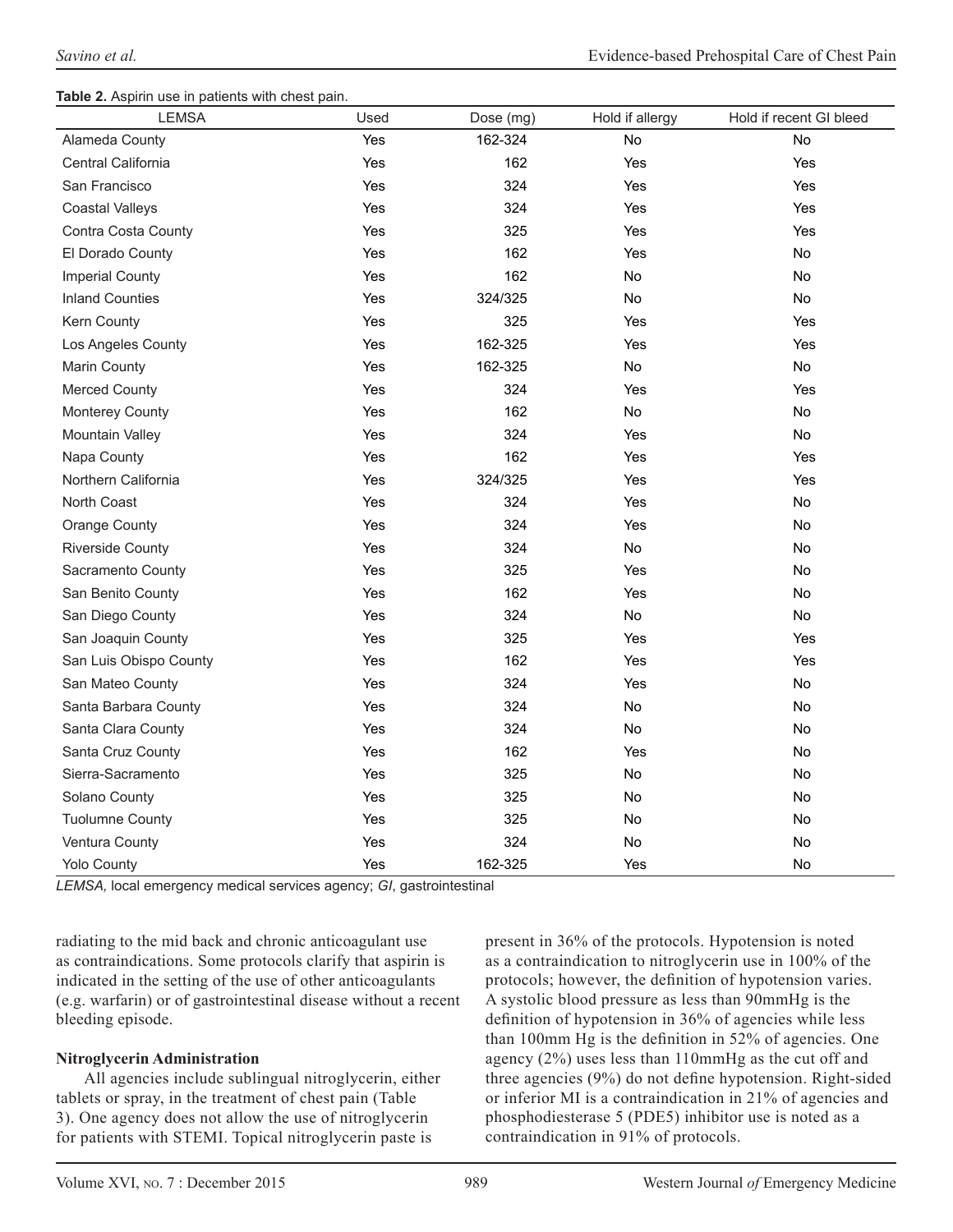#### **Table 3.** Nitroglycerin use in patients with chest pain.

| ັັ<br><b>LEMSA</b>      | Used | Route     | Hold if hypotension | Hold if right or inferior MI | Hold if PDE5 inhibitor |
|-------------------------|------|-----------|---------------------|------------------------------|------------------------|
| Alameda County          | Yes  | <b>SL</b> | Yes (90/30)         | Yes                          | Yes                    |
| Central California      | Yes  | SL, Paste | Yes (<100sys)       | No                           | No                     |
| San Francisco           | Yes  | <b>SL</b> | Yes (<90sys)        | Yes                          | Yes                    |
| <b>Coastal Valleys</b>  | Yes  | SL, Paste | Yes (<100sys)       | No                           | Yes                    |
| Contra Costa County     | Yes  | <b>SL</b> | Yes (<90sys)        | <b>AII STEMI</b>             | Yes                    |
| El Dorado County        | Yes  | SL, Paste | Yes (<100sys)       | No                           | Yes                    |
| <b>Imperial County</b>  | Yes  | <b>SL</b> | Yes (<100sys)       | No                           | Yes                    |
| <b>Inland Counties</b>  | Yes  | <b>SL</b> | Yes                 | Yes                          | Yes                    |
| Kern County             | Yes  | <b>SL</b> | Yes (<90sys)        | No                           | Yes                    |
| Los Angeles County      | Yes  | <b>SL</b> | Yes (<100sys)       | No                           | Yes                    |
| Marin County            | Yes  | <b>SL</b> | Yes (<100sys)       | Yes                          | Yes                    |
| <b>Merced County</b>    | Yes  | SL, Paste | Yes (<100sys)       | No                           | Yes                    |
| Monterey County         | Yes  | SL, Paste | Yes (<110sys)       | No                           | Yes                    |
| Mountain Valley         | Yes  | <b>SL</b> | Yes (<100sys)       | No                           | Yes                    |
| Napa County             | Yes  | SL, Paste | Yes (<100sys)       | No                           | Yes                    |
| Northern California     | Yes  | <b>SL</b> | Yes (<90sys)        | No                           | Yes                    |
| North Coast             | Yes  | <b>SL</b> | Yes (<90sys)        | Yes                          | No                     |
| Orange County           | Yes  | <b>SL</b> | Yes (<90sys)        | No                           | Yes                    |
| <b>Riverside County</b> | Yes  | SL, Paste | Yes (<90sys)        | No                           | Yes                    |
| Sacramento County       | Yes  | <b>SL</b> | Yes (<90sys)        | No                           | Yes                    |
| San Benito County       | Yes  | SL, Paste | Yes                 | No                           |                        |
| San Diego County        | Yes  | SL, Paste | Yes (<100sys)       | No                           |                        |
| San Joaquin County      | Yes  | <b>SL</b> | Yes (<90sys)        | No                           | Yes                    |
| San Luis Obispo County  | Yes  | SL, Paste | Yes (<100sys)       | Yes                          | Yes                    |
| San Mateo County        | Yes  | <b>SL</b> | Yes (<90sys)        | No                           |                        |
| Santa Barbara County    | Yes  | <b>SL</b> | Yes (<100sys)       | No                           |                        |
| Santa Clara County      | Yes  | <b>SL</b> | Yes (<100sys)       | No                           | Yes                    |
| Santa Cruz County       | Yes  | SL, Paste | Yes                 | No                           | Yes                    |
| Sierra-Sacramento       | Yes  | <b>SL</b> | Yes (<100sys)       | No                           | Yes                    |
| Solano County           | Yes  | <b>SL</b> | Yes (<100sys)       | No                           | Yes                    |
| <b>Tuolumne County</b>  | Yes  | <b>SL</b> | Yes (<90sys)        | No                           | Yes                    |
| Ventura County          | Yes  | <b>SL</b> | Yes (<100sys)       | No                           | Yes                    |
| <b>Yolo County</b>      | Yes  | SL, Paste | Yes (<100sys)       | Yes                          | Yes                    |

*LEMSA,* local emergency medical services angencies; *MI*, myocardial infarction, *STEMI,* ST segment elevation myocardial infarction; *SL*, sublingual; *sys*, systolic

#### **Opiate Administration**

Opiate use for chest pain is recommended in all protocols. Morphine sulfate is the opiate used in 58% of agencies, while fentanyl is the opiate of choice in 15% of agencies (Table 4). Both medications are available in 27% of the agencies' protocols. Hypotension is noted as a contraindication for 88% of the protocols. Of those that mention hypotension as a contraindication for opiate administration, 41% define it as a systolic blood pressure of less than 90mmHg and 45% define it as less than 100mmHg. One agency (3%) defines it as less than 110mmHg, and three agencies (10%) do not define hypotension.

#### **Prehospital 12-lead ECGs**

Prehospital 12-lead ECGs are used in all but one of the 33 agency (97%) (Table 5). Transmission of the ECG to a receiving facility is advised in 61% of the protocols. Computer interpretation of the ECG is mentioned in 82% of the protocols and some form of medic interpretation (whether by noting morphology or contacting the base hospital) is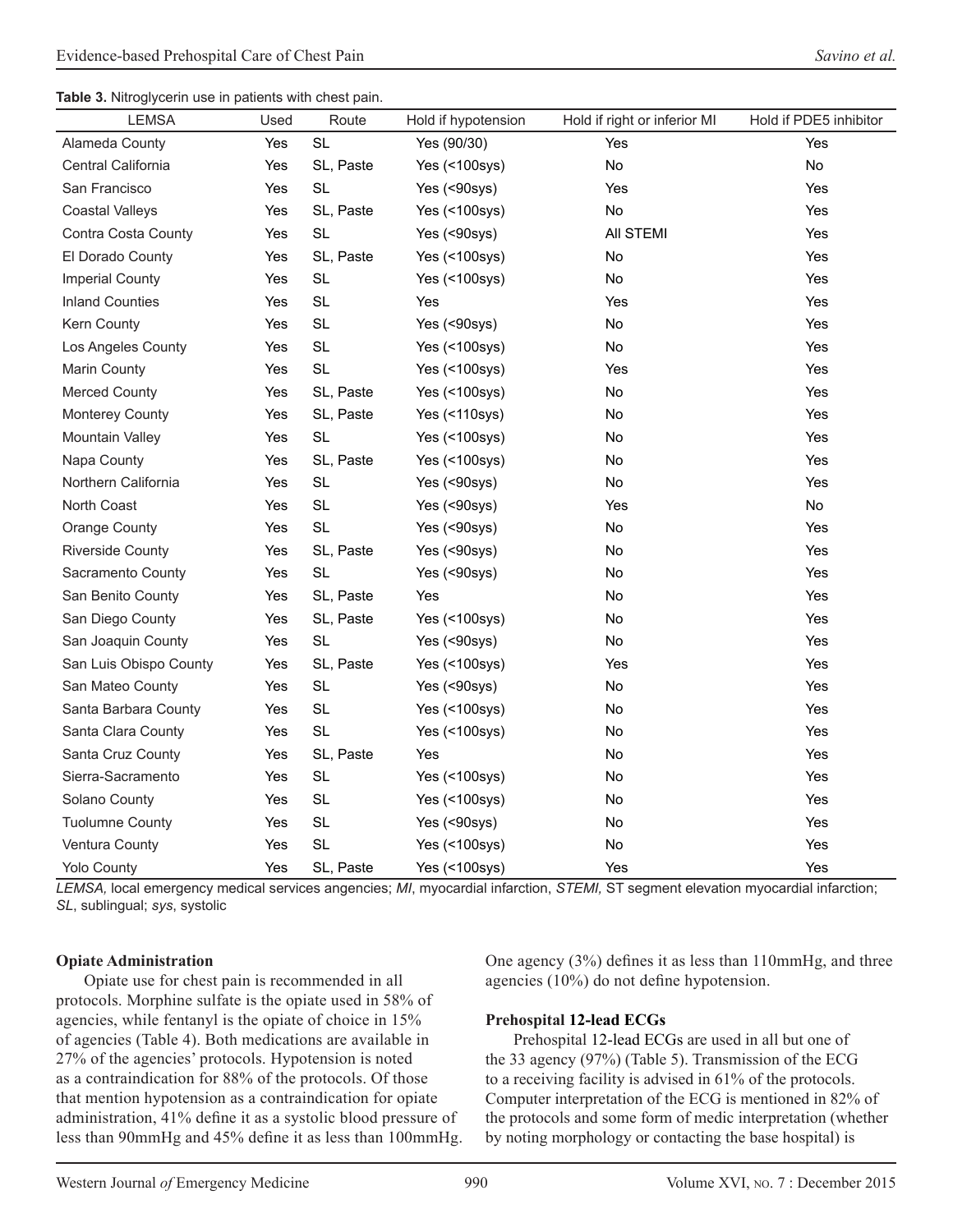**Table 4.** Opiate use in patients with chest pain.

| ANIO TI OPIALO AOO III PALIONLO MILII ONOOL PAINI.<br><b>LEMSA</b> | Used | Opiate      | Route           | Hold if hypotension |
|--------------------------------------------------------------------|------|-------------|-----------------|---------------------|
| Alameda County                                                     | Yes  | Fentanyl    | IV/IO/IM/IN     | Yes (<90sys)        |
| Central California                                                 | Yes  | Fentanyl    | IV/IN           | Yes (<100sys)       |
| San Francisco                                                      | Yes  | Morphine    | IV/IO/IM        | Yes (<90sys)        |
| <b>Coastal Valleys</b>                                             | Yes  | Fentanyl    | IV              | Yes (<100sys)       |
| Contra Costa County                                                | Yes  | Fentanyl    | IV              | Yes (<90sys)        |
| El Dorado County                                                   | Yes  | Fentanyl/MS | IV/IO/IM/IN     | Yes (<90sys)        |
| <b>Imperial County</b>                                             | Yes  | Morphine    | IV              | Not mentioned       |
| <b>Inland Counties</b>                                             | Yes  | Fentanyl/MS | IV/IO/IM/IN     | Not mentioned       |
| Kern County                                                        | Yes  | Morphine    | IV              | Yes (<90sys)        |
| Los Angeles County                                                 | Yes  | Fentanyl/MS | IV/IO           | Yes                 |
| Marin County                                                       | Yes  | Morphine    | IV              | Not mentioned       |
| <b>Merced County</b>                                               | Yes  | Morphine    | IV              | Yes (<100sys)       |
| Monterey County                                                    | Yes  | Morphine    | IV              | Yes (<110sys)       |
| Mountain Valley                                                    | Yes  | Morphine    | IV/IO/IM        | Yes (<100sys)       |
| Napa County                                                        | Yes  | Fentanyl    | IV/IN           | Yes (<100sys)       |
| Northern California                                                | Yes  | Morphine    | IV              | Not mentioned       |
| North Coast                                                        | Yes  | Morphine    | IV/IM           | Yes (<90sys)        |
| <b>Orange County</b>                                               | Yes  | Fentanyl/MS | IV              | Yes (<90sys)        |
| <b>Riverside County</b>                                            | Yes  | Morphine    | <b>IV/IO/IM</b> | Yes (<90sys)        |
| Sacramento County                                                  | Yes  | Fentanyl/MS | IV/IO           | Yes (<90sys)        |
| San Benito County                                                  | Yes  | Morphine    | IV/IO           | Yes                 |
| San Diego County                                                   | Yes  | Morphine    | IV              | Yes (<100sys)       |
| San Joaquin County                                                 | Yes  | Morphine    | IV              | Yes (<90sys)        |
| San Luis Obispo County                                             | Yes  | Morphine    | IV              | Yes (<100sys)       |
| San Mateo County                                                   | Yes  | Morphine    | IV/IM           | Yes (<90sys)        |
| Santa Barbara County                                               | Yes  | Morphine    | IV/IM           | Yes (<100sys)       |
| Santa Clara County                                                 | Yes  | Morphine    | IV              | Yes (<100sys)       |
| Santa Cruz County                                                  | Yes  | Morphine    | IV/IO           | Yes                 |
| Sierra-Sacramento                                                  | Yes  | Fentanyl/MS | IV/IO           | Yes (<100sys)       |
| Solano County                                                      | Yes  | Fentanyl/MS | IV              | Yes (<100sys)       |
| <b>Tuolumne County</b>                                             | Yes  | Fentanyl/MS | IV              | Yes (<90sys)        |
| Ventura County                                                     | Yes  | Morphine    | IV/IM           | Yes (<100sys)       |
| <b>Yolo County</b>                                                 | Yes  | Fentanyl/MS | IV/IO/IM        | Yes (<100sys)       |

*LEMSA,* local emergency medical services angencies; *IV*, intravenous; *IM*, intramuscular; *IO*, intraosseous; *sys*, systolic; *MS*, morphine sulfate

mentioned in 42% of protocols. Timely receiving center notification of STEMI is mandated in 94% of protocols. Serial 12-lead ECGs during transport of a patient with chest pain is practiced by 55% of agencies.

#### **STEMI Regionalization**

All but one (97%) of the agencies has some form of regionalization of STEMI care. These systems are not uniform in design and the capabilities of the systems vary widely based on geography and access to PCI capable receiving centers.

#### **Prehospital Fibrinolytics**

There are currently no agencies that employ fibrinolytics in the field. One agency received approval in the past for a trial study of prehospital fibrinolytics for STEMI patients but enrolled no patients during the trial study period.

#### **DISCUSSION**

The chest pain protocols reviewed varied greatly in content and structure between LEMSAs in California. These government agencies consist of either a county or region that develops a system of care that include first responders,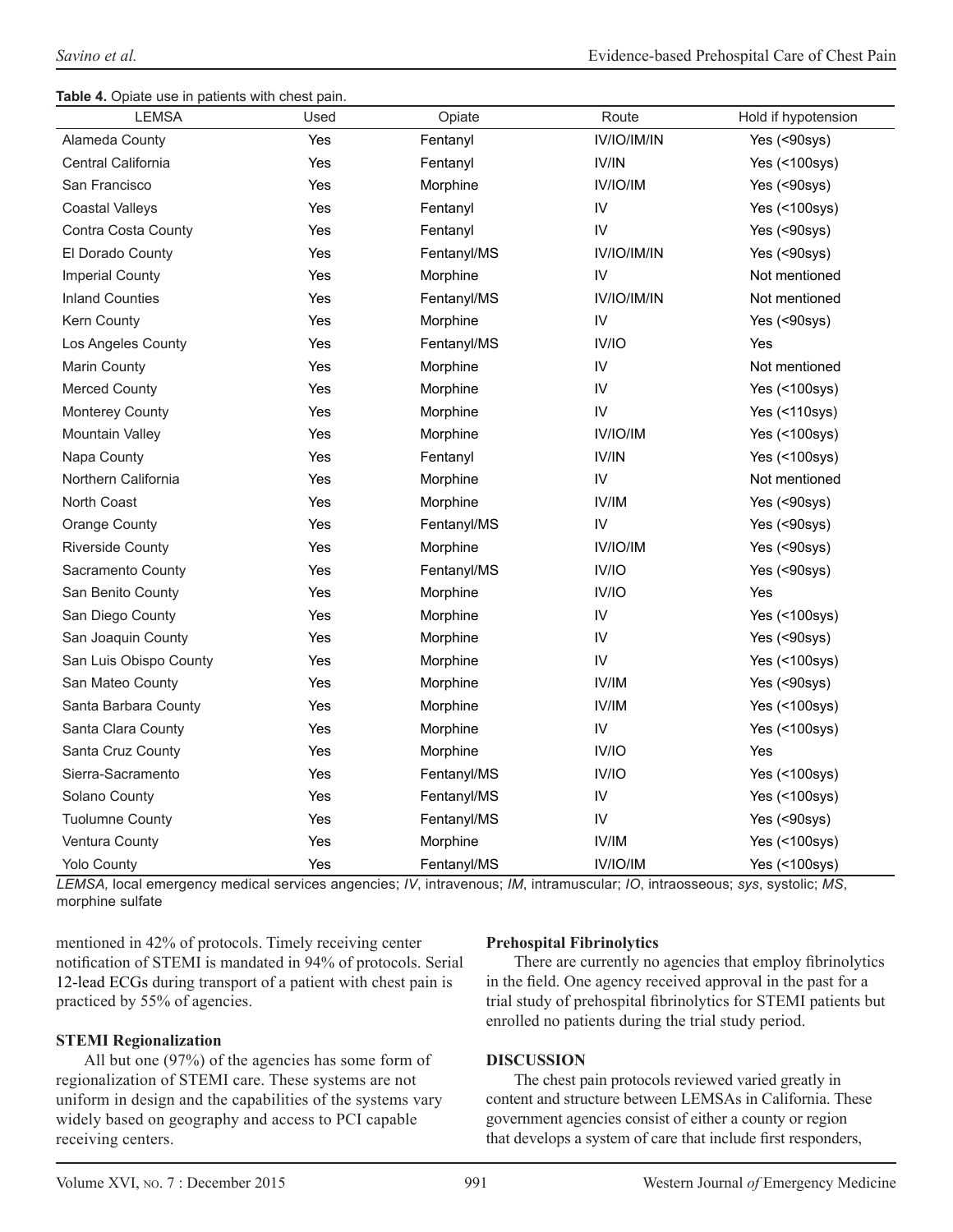#### **Table 5.** 12-lead ECG in patients with chest pain.

| <b>LEMSA</b>            | Used      | Transmit  | Computer<br>interprets | Medic interprets | Notify STEMI center | Serial ECGs |
|-------------------------|-----------|-----------|------------------------|------------------|---------------------|-------------|
| Alameda County          | Yes       | Yes       | Yes                    | Yes              | Yes                 | Yes         |
| Central California      | Yes       | <b>No</b> | Yes                    | No.              | Yes                 | No          |
| San Francisco           | Yes       | Yes       | No                     | Yes              | Yes                 | Yes         |
| <b>Coastal Valleys</b>  | Yes       | Yes       | Yes                    | Yes              | Yes                 | Yes         |
| Contra Costa County     | Yes       | Yes       | Yes                    | No               | Yes                 | Yes         |
| El Dorado County        | Yes       | Yes       | Yes                    | No               | Yes                 | No          |
| <b>Imperial County</b>  | Yes       | <b>No</b> | Unclear                | Unclear          | Yes                 | <b>No</b>   |
| <b>Inland Counties</b>  | Yes       | <b>No</b> | <b>No</b>              | Yes              | Yes                 | Yes         |
| Kern County             | Yes       | Yes       | Yes                    | <b>No</b>        | Yes                 | No          |
| Los Angeles County      | Yes       | Yes       | Yes                    | No               | Yes                 | No          |
| Marin County            | Yes       | Yes       | Yes                    | Yes              | Yes                 | No          |
| <b>Merced County</b>    | Yes       | <b>No</b> | Yes                    | No.              | Yes                 | <b>No</b>   |
| Monterey County         | Yes       | Yes       | Yes                    | Yes              | Yes                 | Yes         |
| Mountain Valley         | Yes       | <b>No</b> | Yes                    | <b>No</b>        | Yes                 | Yes         |
| Napa County             | Yes       | Yes       | Yes                    | Yes              | Yes                 | Yes         |
| Northern California     | Yes       | Yes       | Unclear                | Yes              | Yes                 | No          |
| North Coast             | Yes       | <b>No</b> | Yes                    | Yes              | Yes                 | Yes         |
| Orange County           | Yes       | <b>No</b> | Yes                    | No               | Yes                 | <b>No</b>   |
| <b>Riverside County</b> | Yes       | Yes       | Yes                    | Yes              | Yes                 | No          |
| Sacramento County       | Yes       | No        | Yes                    | No               | Yes                 | No          |
| San Benito County       | <b>No</b> | <b>No</b> | <b>No</b>              | No               | No                  | <b>No</b>   |
| San Diego County        | Yes       | No        | Yes                    | <b>No</b>        | No                  | Yes         |
| San Joaquin County      | Yes       | Yes       | Yes                    | No               | Yes                 | <b>No</b>   |
| San Luis Obispo County  | Yes       | No        | Yes                    | Yes              | Yes                 | Yes         |
| San Mateo County        | Yes       | Yes       | Yes                    | Yes              | Yes                 | Yes         |
| Santa Barbara County    | Yes       | <b>No</b> | Yes                    | No               | Yes                 | Yes         |
| Santa Clara County      | Yes       | Yes       | Yes                    | Yes              | Yes                 | <b>No</b>   |
| Santa Cruz County       | Yes       | Yes       | No                     | Yes              | Yes                 | <b>No</b>   |
| Sierra-Sacramento       | Yes       | Yes       | Yes                    | <b>No</b>        | Yes                 | No          |
| Solano County           | Yes       | Yes       | Yes                    | No               | Yes                 | Yes         |
| <b>Tuolumne County</b>  | Yes       | Yes       | Yes                    | No               | Yes                 | No          |
| Ventura County          | Yes       | No        | Yes                    | No               | Yes                 | Yes         |
| <b>Yolo County</b>      | Yes       | Yes       | Yes                    | Yes              | Yes                 | <b>No</b>   |

*LEMSA,* local emergency medical services angencies; *ECG*, electrocardiogram; *STEMI,* ST segment elevation myocardial infarction

ambulance transporters, and specialty receiving facilities. These systems reflect the needs and demographics of that county or region and operate under one set of medical control policies.

A similar variation among protocols was seen in a recent study on state wide EMS protocols.43 The National Association of EMS Officials recently published model EMS guidelines that could be used to decrease this variability.44

Many agencies use some sort of titration language for oxygen use but only four restricted use with normal saturations. The current evidence seems to point towards more restrictive language for our protocols. Aspirin use, while universal, varied considerably in dosing and many agencies did not have contraindications clearly noted in their protocols. Local training could address these issues, even if not explicitly stated in the protocols themselves. Recent studies have demonstrated low rates of prehospital aspirin administration despite being almost universal in our protocols.<sup>45</sup>

Nitroglycerin is used by every agency with a wide variability noted in delivery route. Few agencies noted a contraindication with right-sided infarcts, with one agency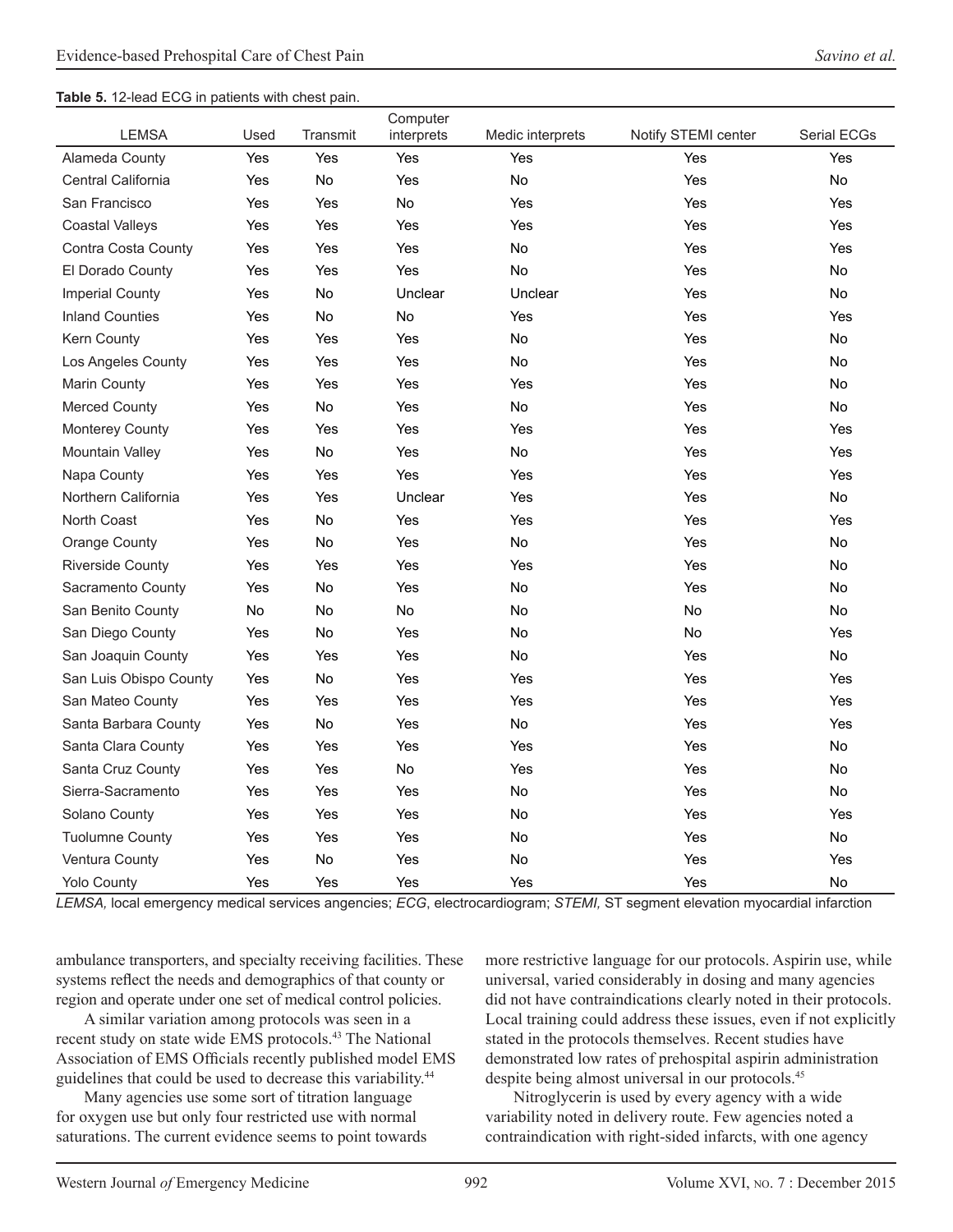not allowing nitrates in any patient with STEMI to avoid this potential contraindication. Most agencies did caution use with PDE5 Inhibitors. Holding nitroglycerin for hypotension was universal, but the systolic blood pressure cut-off varied. Our recommended cut-off is a systolic blood pressure of 90mmHg.

Opiates were also found to be used in all protocols with many agencies preferring fentanyl over morphine. It should be noted that studies with fentanyl for ischemic chest pain are not available to specifically recommend this agent for suspected ACS.

Twelve-lead ECGs were used in all but one agency. The technique used to interpret STEMI varied between agencies with some using computer interpretation, medic interpretation or both. Most agencies notified receiving centers of their potential STEMI and many have transmission capabilities.

Prehospital fibrinolytics, while not employed at any agency, may still have a place for some rural systems without timely access to regionalized STEMI centers. Currently, paramedics in California do not have this in their scope of practice. If such a system were to be put in place it would require a trial study and substantial medical oversight.

While many states have mandatory protocols in place for their providers, California has allowed the individual agencies to develop and implement their own protocols. While this has allowed for flexibility among regions with different populations and financial and geographic restrictions, it may also contribute to health outcome disparities among the agencies. A study by Kupas et al. coined the term "model" protocols, which were found to be present in 17 states.<sup>43</sup> In contrast with mandatory protocols, which require local agencies to adopt the state protocols, model protocols are in place as an option for local use, but not required. This respects the local agencies' autonomy, but also provides a standard that can be adopted should a local agency need to create or change its protocols.

#### **CONCLUSION**

Protocols for chest pain of suspected cardiac origin vary widely across the state of California. The evidence-based recommendations that we present for the prehospital diagnosis and treatment of this condition may be useful for EMS medical directors tasked with creating and revising these protocols.

*Address for Correspondence*: Karl A. Sporer, MD, EMS Medical Directors Association of California, 1000 San Leandro Blvd, Suite 20, San Leandro, CA 94577. Email: karl.sporer@ucsf.edu.

*Conflicts of Interest*: By the *West*JEM article submission agreement, all authors are required to disclose all affiliations, funding sources and financial or management relationships that could be perceived as potential sources of bias. The authors disclosed none.

*Copyright*: © 2015 Savino et al. This is an open access article distributed in accordance with the terms of the Creative Commons Attribution [\(CC BY 4.0](http://creativecommons.org/licenses/by/4.0/)) License. See: [http://creativecommons.org/](http://creativecommons.org/licenses/by/4.0/) [licenses/by/4.0/](http://creativecommons.org/licenses/by/4.0/)

#### **REFERENCES**

- 1. Emergency Medical Services at the Crossroads. Institute of Medicine 2006. Available at: http://www.iom.edu/reports/2006/emergencymedical-services-at-the-crossroads.aspx. Accessed Jun 6, 2015.
- 2. American College of Emergency Physicians Clinical Policies Subcommittee on Thoracic Aortic Dissection, Diercks DB, Promes SB, et al. Clinical policy: critical issues in the evaluation and management of adult patients with suspected acute nontraumatic thoracic aortic dissection. *Ann Emerg Med.* 2015;65(1):32-42.e12.
- 3. Rawles JM and Kenmure AC. Controlled trial of oxygen in uncomplicated myocardial infarction. *Br Med J.* 1976;1(6018):1121-3.
- 4. Ranchord AM, Argyle R, Beynon R, et al. High-concentration versus titrated oxygen therapy in ST-elevation myocardial infarction: a pilot randomized controlled trial. *Am Heart J*. 2012;163(2):168-75.
- 5. O'Connor RE, Bossaert L, Arntz HR, et al. Part 9: Acute coronary syndromes: 2010 International Consensus on Cardiopulmonary Resuscitation and Emergency Cardiovascular Care Science With Treatment Recommendations. *Circulation.* 2010;122:S422-65.
- 6. Cabello JB, Burls A, Emparanza JI, et al. Oxygen therapy for acute myocardial infarction. *Cochrane Database Syst Rev*. 2010;(6):CD007160.
- 7. Stub D, Smith K, Bernard S, et al. Air Versus Oxygen in ST-Segment Elevation Myocardial Infarction. *Circulation.* 2015.
- 8. Hofmann R, James SK, Svensson L, et al. Determination of the role of oxygen in suspected acute myocardial infarction trial. *Am Heart J.* 2014;167:322-8.
- 9. Bosson N, Gausche-Hill M, Koenig W. Implementation of a titrated oxygen protocol in the out-of-hospital setting. *Prehosp Disaster Med.* 2014;29:403-8.
- 10. Randomised trial of intravenous streptokinase, oral aspirin, both, or neither among 17,187 cases of suspected acute myocardial infarction: ISIS-2. ISIS-2 (Second International Study of Infarct Survival) Collaborative Group. *Lancet.* 1988;2:349-60.
- 11. O'Gara PT, Kushner FG, Ascheim DD, et al. 2013 ACCF/AHA guideline for the management of ST-elevation myocardial infarction: executive summary: a report of the American College of Cardiology Foundation/American Heart Association Task Force on Practice Guidelines. *Circulation.* 2013;127:529-55.
- 12. Freimark D, Matetzky S, Leor J, et al. Timing of aspirin administration as a determinant of survival of patients with acute myocardial infarction treated with thrombolysis. *Am J Cardiol.* 2002;89:381-5.
- 13. Barbash I, Freimark D, Gottlieb S, et al. Outcome of myocardial infarction in patients treated with aspirin is enhanced by pre-hospital administration. *Cardiology.* 2002;98:141-7.
- 14. Bussmann WD, Passek D, Seidel W, et al. Reduction of CK and CK-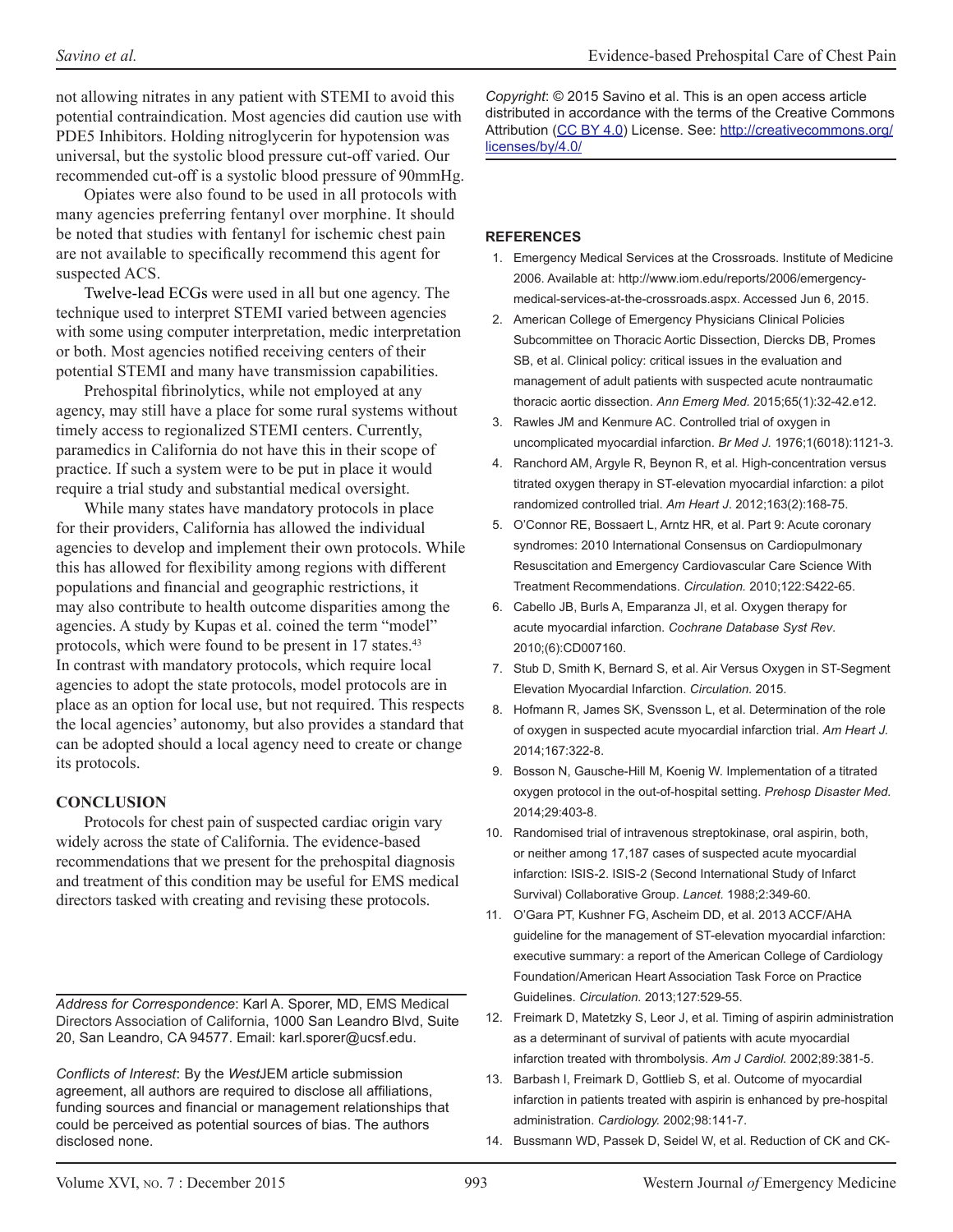MB indexes of infarct size by intravenous nitroglycerin. *Circulation.* 1981;63:615-22.

- 15. Charvat J, Kuruvilla T, al Amad H. Beneficial effect of intravenous nitroglycerin in patients with non-Q myocardial infarction. *Cardiology.* 1990;35:49-54.
- 16. Jugdutt BI and Warnica JW. Intravenous nitroglycerin therapy to limit myocardial infarct size, expansion, and complications. Effect of timing, dosage, and infarct location. *Circulation.* 1988;78:906-19.
- 17. Ohlin H, Pavlidis N, Ohlin AK. Effect of intravenous nitroglycerin on lipid peroxidation after thrombolytic therapy for acute myocardial infarction. *Am J Cardiol.* 1998;82:1463-7.
- 18. Nicolini FA, Ferrini D, Ottani F, et al. Concurrent nitroglycerin therapy impairs tissue-type plasminogen activator-induced thrombolysis in patients with acute myocardial infarction. *Am J Cardiol.* 1994;74:662-6.
- 19. Meine TJ, Roe MT, Chen AY, et al. Association of intravenous morphine use and outcomes in acute coronary syndromes: results from the CRUSADE Quality Improvement Initiative. *Am Heart J.* 2005;149:1043-9.
- 20. Ioannidis JP, Salem D, Chew PW, et al. Accuracy and clinical effect of out-of-hospital electrocardiography in the diagnosis of acute cardiac ischemia: a meta-analysis. *Ann Emerg Med.* 2001;37:461-70.
- 21. Kudenchuk PJ, Maynard C, Cobb LA, et al. Utility of the prehospital electrocardiogram in diagnosing acute coronary syndromes: the Myocardial Infarction Triage and Intervention (MITI) Project. *J Am Coll Cardiol.* 1998;32:17-27.
- 22. Feldman JA, Brinsfield K, Bernard S, et al. Real-time paramedic compared with blinded physician identification of ST-segment elevation myocardial infarction: results of an observational study. *Am J Emerg Med.* 2005;23:443-8.
- 23. Le May MR, Dionne R, Maloney J, et al. Diagnostic performance and potential clinical impact of advanced care paramedic interpretation of ST-segment elevation myocardial infarction in the field. *CJEM.* 2006;8:401-7.
- 24. van 't Hof AW, Rasoul S, van de Wetering H, et al. Feasibility and benefit of prehospital diagnosis, triage, and therapy by paramedics only in patients who are candidates for primary angioplasty for acute myocardial infarction. *Am Heart J.* 2006;151:1255 e1-5.
- 25. Foster DB, Dufendach JH, Barkdoll CM, et al. Prehospital recognition of AMI using independent nurse/paramedic 12-lead ECG evaluation: impact on in-hospital times to thrombolysis in a rural community hospital. *Am J Emerg Med.* 1994;12:25-31.
- 26. Millar-Craig MW, Joy AV, Adamowicz M, et al. Reduction in treatment delay by paramedic ECG diagnosis of myocardial infarction with direct CCU admission. *Heart.* 1997;78:456-61.
- 27. Verbeek PR, Ryan D, Turner L, et al. Serial prehospital 12-lead electrocardiograms increase identification of ST-segment elevation myocardial infarction. *Prehosp Emerg Care.* 2012;16:109-14.
- 28. Bradley EH, Herrin J, Wang Y, et al. Strategies for reducing the door-to-balloon time in acute myocardial infarction. *New Eng J Med.* 2006;355:2308-20.
- 29. Kudenchuk PJ, Ho MT, Weaver WD, et al. Accuracy of computer-

interpreted electrocardiography in selecting patients for thrombolytic therapy. MITI Project Investigators. *J Am Coll Cardiol.* 1991;17:1486-91.

- 30. Dhruva VN, Abdelhadi SI, Anis A, et al. ST-Segment Analysis Using Wireless Technology in Acute Myocardial Infarction (STAT-MI) trial. *J Am Coll Cardiol.* 2007;50:509-13.
- 31. Keeley EC, Boura JA, Grines CL. Primary angioplasty versus intravenous thrombolytic therapy for acute myocardial infarction: a quantitative review of 23 randomised trials. *Lancet.* 2003;361:13- 20.
- 32. McNamara RL, Wang Y, Herrin J, et al. Effect of door-to-balloon time on mortality in patients with ST-segment elevation myocardial infarction. *J Am Coll Cardiol.* 2006;47:2180-6.
- 33. Nallamothu BK, Foxx KAA, Kennelly BM. Relationship of treatment delays and mortality in patients undergoing fibrinolysis and primary percutaneous coronary intervention. The Global Registry of Acute Coronary Events. *Heart.* 2007;93:1552-5.
- 34. Armstrong PW and Boden WE. Reperfusion paradox in ST-segment elevation myocardial infarction. *Ann Intern Med.* 2011;155:389-91.
- 35. Bates ER and Nallamothu BK. Commentary: the role of percutaneous coronary intervention in ST-segment-elevation myocardial infarction. *Circulation.* 2008;118:567-73.
- 36. Langabeer JR 2nd, Dellifraine J, Fowler R, et al. Emergency medical services as a strategy for improving ST-elevation myocardial infarction system treatment times. *J Emerg Med.* 2014;46:355-62.
- 37. Horvath SA, Xu K, Nwanyanwu F, et al. Impact of the prehospital activation strategy in patients with ST-elevation myocardial infarction undergoing primary percutaneous revascularization: a single center community hospital experience. *Crit Pathw Cardiol.* 2012;11:186-92.
- 38. Indications for fibrinolytic therapy in suspected acute myocardial infarction: collaborative overview of early mortality and major morbidity results from all randomised trials of more than 1000 patients. Fibrinolytic Therapy Trialists' (FTT) Collaborative Group. *Lancet.* 1994;343:311-22.
- 39. Effect of intravenous APSAC on mortality after acute myocardial infarction: preliminary report of a placebo-controlled clinical trial. AIMS Trial Study Group. *Lancet.* 1988;1:545-9.
- 40. O'Gara PT, Kushner FG, Ascheim DD, et al. 2013 ACCF/AHA guideline for the management of ST-elevation myocardial infarction: a report of the American College of Cardiology Foundation/American Heart Association Task Force on Practice Guidelines. *Circulation.* 2013;127:e362-425.
- 41. Ibanez B, Macaya C, Sanchez-Brunete V, et al. Effect of early metoprolol on infarct size in ST-segment-elevation myocardial infarction patients undergoing primary percutaneous coronary intervention: the Effect of Metoprolol in Cardioprotection During an Acute Myocardial Infarction (METOCARD-CNIC) trial. *Circulation.* 2013;128:1495-503.
- 42. Mateos A, Garcia-Lunar I, Garcia-Ruiz JM, et al. Efficacy and safety of out-of-hospital intravenous metoprolol administration in anterior ST-segment elevation acute myocardial infarction: insights